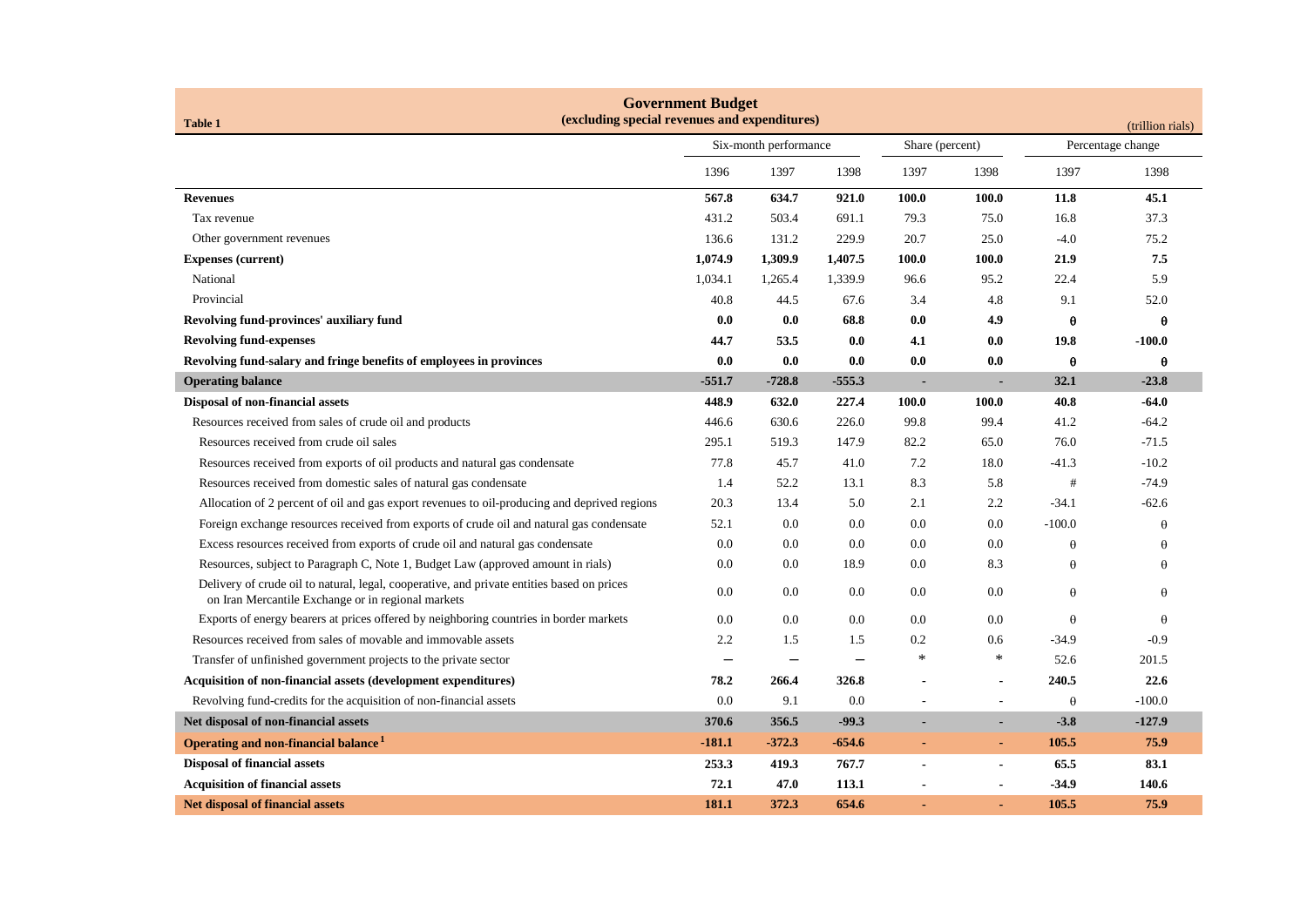| Ratio analysis: (percent) |  |
|---------------------------|--|
|---------------------------|--|

| <b>Revenues to expenses</b>                                                                                        | 52.8    | 48.5    | 65.4    |
|--------------------------------------------------------------------------------------------------------------------|---------|---------|---------|
| Tax revenue to expenses                                                                                            | 40.1    | 38.4    | 49.1    |
| Other government revenues to expenses                                                                              | 12.7    | 10.0    | 16.3    |
| Sum of revenues and disposal of non-financial assets to<br>sum of expenses and acquisition of non-financial assets | 88.2    | 80.4    | 66.2    |
| Tax revenue to sum of expenses and acquisition of non-financial assets                                             | 37.4    | 31.9    | 39.9    |
| Other government revenues to sum of expenses and acquisition of non-financial assets                               | 11.8    | 8.3     | 13.3    |
| Crude oil sales to sum of expenses and acquisition of non-financial assets                                         | 25.6    | 32.9    | 8.5     |
| Operating and non-financial balance to sum of expenses and acquisition of non-financial assets                     | $-15.7$ | $-23.6$ | $-37.7$ |
| Acquisition of non-financial assets to crude oil sales                                                             | 26.5    | 51.3    | 220.9   |
| Acquisition of non-financial assets to expenses                                                                    | 7.3     | 20.3    | 23.2    |

Source: Treasury General, Ministry of Economic Affairs and Finance

<sup>1</sup> It is the sum of the operating balance and the net disposal of non-financial assets.

 $\theta$  Calculation of percentage change is not possible.

 **#** More than 1000 percent increase.

Figure is not a significant decimal fraction.

─ Negligible fraction.